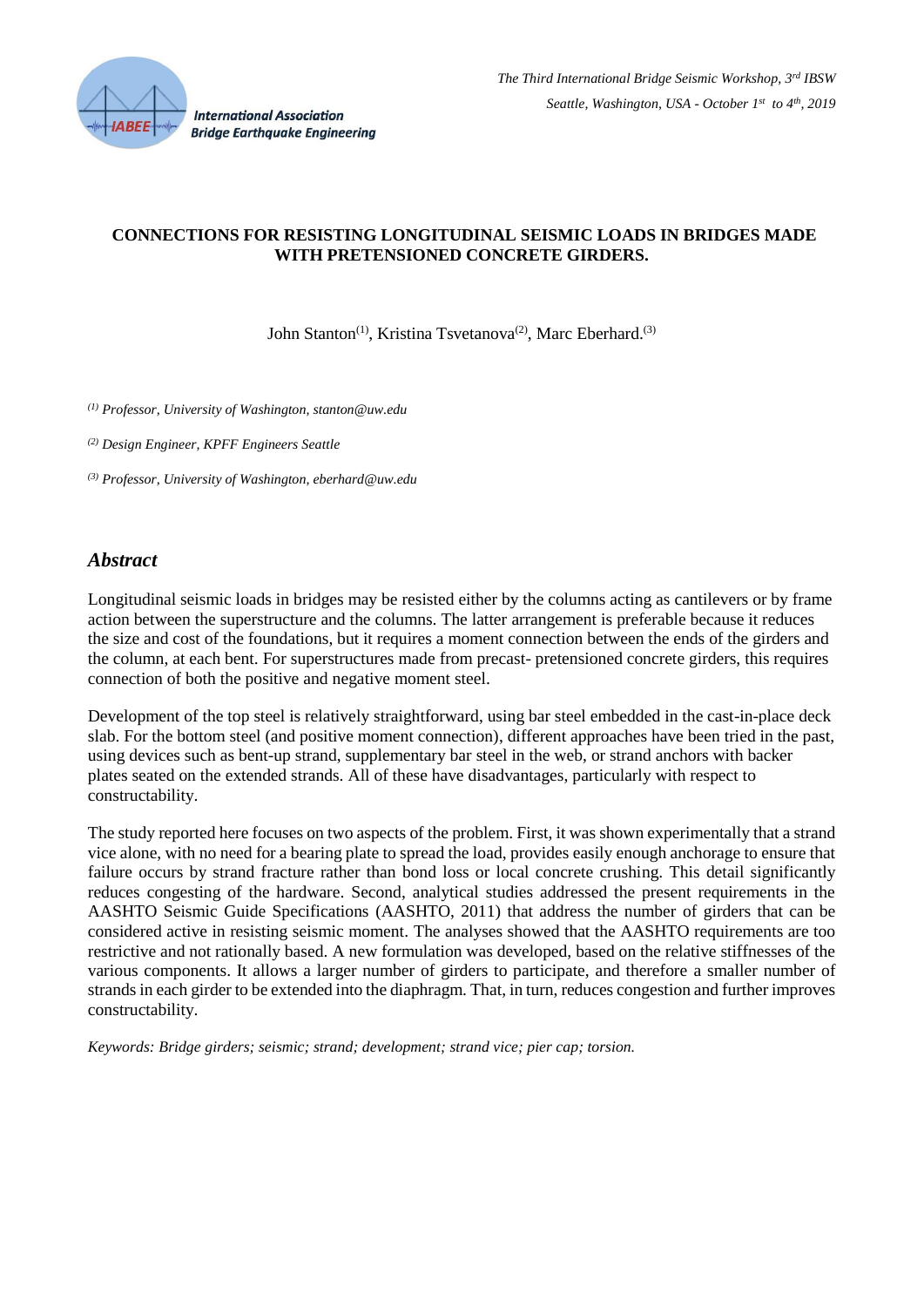# **1. Introduction**

Longitudinal seismic loads in bridges may be resisted either by the columns acting as cantilevers or by frame action between the superstructure and the columns. The latter arrangement is preferable because it reduces the size and cost of the foundations, but it requires a moment connection between the ends of the girders and the column, at each bent. For superstructures made from precast- pretensioned concrete girders, this requires connection of both the positive and negative moment steel.

Development of the top steel is relatively straightforward, using bar steel embedded in the cast-inplace deck slab. For the bottom steel (and positive moment connection), different approaches have been tried in the past, using devices such as bent-up strand, supplementary bar steel in the web, or strand anchors with backer plates seated on the extended strands. All of these have disadvantages, particularly with respect to constructability.

The first goal of the study to reported here was to investigate ways of anchoring the strands that are more effective structurally and more readily constructible. The second goal was to investigate the transfer of moments from the ends of the girders into the cap beam. That process is presently controlled by requirements in the AASHTO Seismic Guide Specifications (AASHTO, 2011), which are quite restrictive in terms of the effective width of deck within which the girders must lie in order to be considered as contributing to the longitudinal seismic resistance. Those restrictions mean that only a small number of girders may be counted, in which case the moment carried by each one, and the number of bottom strands to be extended, become quite large. That in turn creates additional congestion and exacerbates the problem of strand anchorage.

## **2. Strand Anchorage**

## **2.1. Background**

Positive moment strength at the end of a girder requires tension capacity at the bottom of the girders. This is most easily provided by extending some or all of the strands in the bottom flange. The number of strands available for the purpose depends on the regional practice. In some states, the strands are divided into two groups, one consisting of fully bonded straight strands in the flanges, and the other consisting of depressed, or "harped" strands in the web. At the end of the girder, the latter are relatively high in the cross-section, so are not useful for positive moments. In other states, all of the strands are in the bottom flange region, but some are locally debonded at the girder end to avoid excessive service stress there. Both the bonded and debonded strands could, in theory, be used for strength, but in practice the bonded ones offer the better response because they will develop full stress under a smaller girder end rotation.

Present practice is to anchor the extended strands using either by a straight length or bending them up. The former arrangement is rare, because the cast-in-place diaphragm joining the opposing girders is usually too narrow to permit development of the strand within its width. In states with low seismic exposure, the development of longitudinal resistance is of low priority, so the diaphragm can be narrow (0.5 to 1.5 ft, 150 – 450 mm), in which case the strands have to bent upwards immediately after exiting the girder, as shown in Fig 1, in order to maintain a feasible bend radius. The value of the anchorage is then suspect, because the embedded length is small.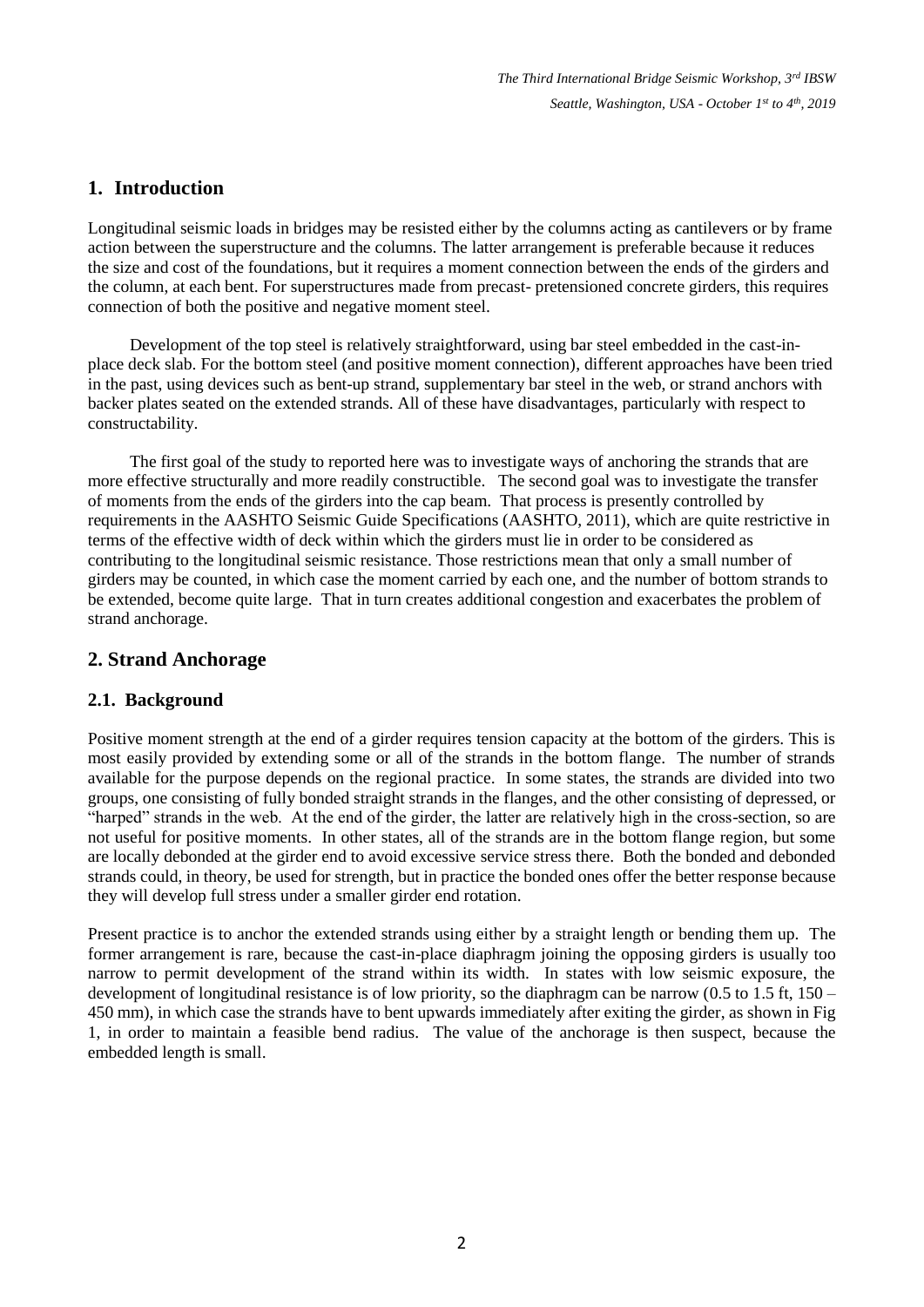

Fig. 1. Bent Extended Strand Detail.

The third option is to us straight strands equipped with a strand vice (also referred to as a "strand chuck" or "strand anchor") with a plate behind it to spread the force so that it remains within the bearing capacity of the concrete. This places a significant amount of weight at the end of the extended strand, which causes the strand to bounce significantly during struck transportation. The plate dimensions are also approximately 4"x4" (100mm x 100mm) so they prevent adjacent strands in the prevailing 2" grid from being extended and used for anchorage. The plates also cause considerable congestion during placement of the girder, fixing of the diaphragm steel and concrete casting. This is particularly true if the bridge is skewed.

The proposed research included a test program in which strands, equipped with vices with different sized plates, would be loaded in tension until the system failed. The concrete surrounding the anchor was confined with a steel tube, whose wall thickness was determined so that the lateral confinement stress in the specimen would be approximately the same as that available in the cap beam.

The test plan was to start with no plate, in order to provide a base-line, and subsequently to use increasingly large plates until the critical size was found. However, in the first test, the strand broke, with little apparent sign of damage to the concrete. After repeating that test for confirmation, further tests were conducted by loading the strand vice directly in compression from the "back", rather than by loading the strand in tension from the front. By that means, it would be possible to impose higher loads and determine the true failure load of the concrete in bearing, and thus the safety margin available if a strand vice were to be used with no plate.

#### **2.2 Test Program**

The configuration for the compression tests is shown in Fig 2. The details of the load train were changed slightly as testing progressed, largely to avoid damage to the steel components. The latter consisted of a 1.75" dia. Williams rod ( $f_u$  = 150 ksi) and one or more ASTM A 490 nuts ( $f_u$   $\geq$  150 ksi), which were introduced in order to create a central void in the loading system where it was in contact with the strand vice, and thereby to load the body, rather than the wedges of the anchor. Details can be found in Tsvetanova et al. (2017).

The concrete cylinders in which the anchors were embedded were contained in steel tubes, specifically HSS 7x0.5 circular tubes, with ID = 6", OD = 7", and  $f_y$  = 42 ksi. This arrangement was chosen to provide a confinement stress up to 7 ksi when the tube wall yielded, which was deemed to be approximately the level of confinement to be expected in the cap beam in the field. One of the changes adopted during the progress of the tests was to cast the concrete cylinders inside plastic molds with OD slightly smaller than the ID of the steel cylinder, then to grease the plastic and insert it in the steel cylinder. The purpose was to minimize the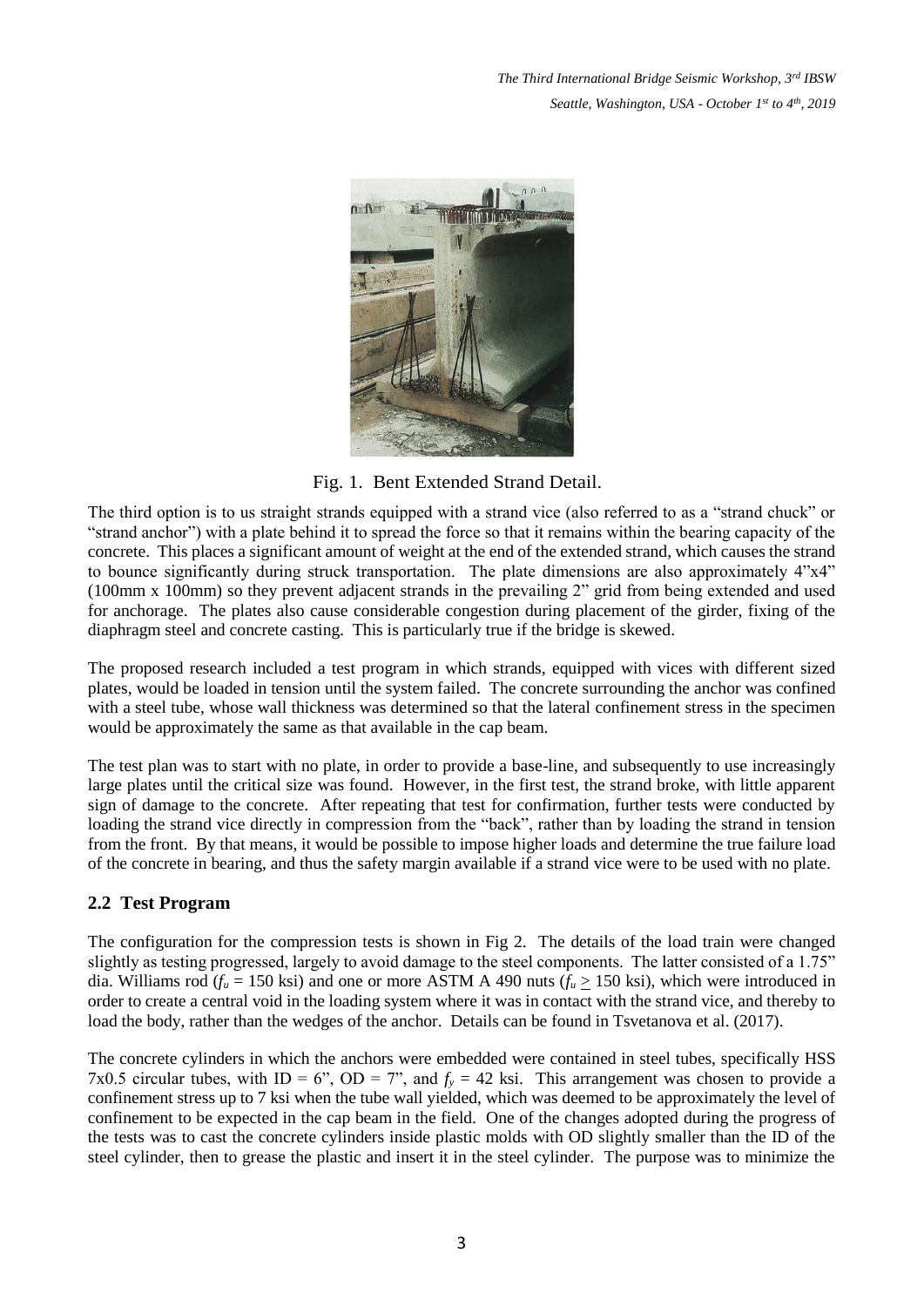vertical stress in the steel, so that the concrete confinement stresses could be established with greater confidence from the readings of strain gages on the outer face of the steel.



**Figure 2. Setup for Compression Tests.**

# **2.3 Test Results**

The test configurations and results are shown in Table 1 and Table 2. The concrete was cast in two batches, which had 28-day strengths of 4700 and 5400 psi respectively for batches A and B. The anchors consisted of barrel anchors (circular with outside diameter of 1.6875" and a central opening of 0.625", net bearing area = 1.930 in<sup>2</sup>) and "casting anchors", which are typically used for unbonded post-tensioning of slabs, are made from cast steel and have an integral flange measuring 3"x5.875". The bearing stresses under the casting anchors were much lower than those under the barrel anchors, so only the latter are considered here. The acronyms for the specimens are:

- TBA = **B**arrel **A**nchor loaded in **T**ension
- CBA = **B**arrel **A**nchor loaded in **C**ompression
- CCA = **C**asting **A**nchor loaded in **C**ompression

The peak loads for the barrel anchors loaded in tension (not shown) were approximately 60 kips, and were controlled by strand fracture. The peak loads for the barrel anchors loaded in compression (CBA1 – CBA6) lay between 194 and 249 kips. However, these values are lower bounds to the concrete failure stress, because in all cases loading was stopped because the load train failed by yielding and deforming, despite being made of very high strength steel. In one case, the strand anchor was cut out of the test specimen after testing was complete, and the only noticeable concrete damage was a layer, approximately 0.08% (2mm) thick, beneath the bearing interface, in which the cement paste had been crushed to a powdery consistency. Other than that, no concrete damage was visible.

Even though the capacity of the concrete was never reached, the peak loads were still 4.0 to 4.5 times higher than the load required to fracture the strand in tension. It is therefore evident that the effects of confinement are sufficient to provide a bearing capacity that is substantially higher than necessary, and that there is no danger of the concrete suffering a bearing failure if a barrel anchor is used with no backing plate.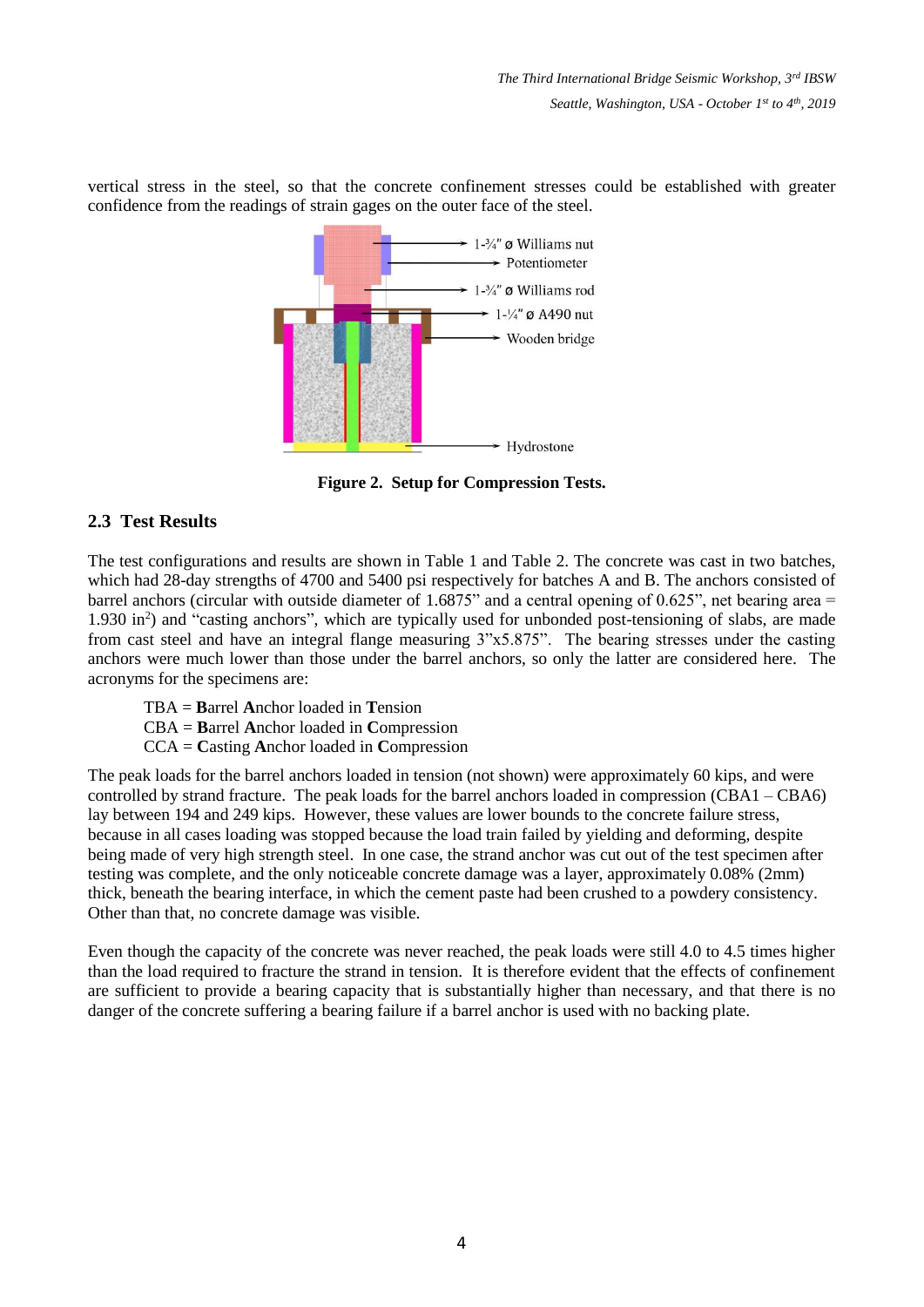| Anchor           | f'c   | load                     | load        | tube | greased/ |
|------------------|-------|--------------------------|-------------|------|----------|
| name             |       | length<br>train<br>locn. |             | dry  |          |
| $(-)$            | (ksi) | $(-)$                    | $(-)$       | (in) | $(-)$    |
|                  |       |                          |             |      |          |
| TBA <sub>1</sub> | 4.7   | strand                   | N/A<br>6    |      | dry      |
| TBA <sub>2</sub> | 4.7   | strand                   | N/A<br>6    |      | dry      |
| CBA <sub>1</sub> | 4.7   | rod                      | wedge<br>6  |      | dry      |
| CBA <sub>2</sub> | 4.7   | rod, nut                 | barrel<br>6 |      | dry      |
| CBA <sub>3</sub> | 4.7   | rod, nut, pl             | barrel<br>6 |      | dry      |
| CBA4             | 5.4   | rod, 4 nuts              | barrel<br>6 |      | greased  |
| CBA <sub>5</sub> | 5.4   | rod, 4 nuts              | barrel<br>6 |      | greased  |
| CBA <sub>6</sub> | 5.4   | rod, 4 nuts              | barrel      | 12   | greased  |

## **Table 1. Specimen Properties**

**Table 2. Test Results.**

| <b>Test</b>        | $P_{\text{max}}$<br>(kips) | $f'_c$<br>(psi) | $f'_{\text{learning}}$<br>(ksi) | $\epsilon_{\rm vert}$<br>$(\mu \varepsilon)$ | $\epsilon_{\text{hoop}}$<br>$(\mu \varepsilon)$ | $\sigma_{\text{hoop}}$<br>(ksi) | $f'_L$<br>(ksi) | $f'_{\text{bearing}} - f'_{\text{c}}$<br>$f_L'$ |
|--------------------|----------------------------|-----------------|---------------------------------|----------------------------------------------|-------------------------------------------------|---------------------------------|-----------------|-------------------------------------------------|
| CBA <sup>1</sup> 1 | 249.3                      | 5400            | 129.2                           |                                              | 578.1                                           | 18.42                           | 3.070           | 40.31                                           |
| CBA <sub>2</sub>   | 205.6                      |                 | 106.6                           | ٠                                            | 536.4                                           | 17.09                           | 2.849           | 35.51                                           |
| CBA <sub>3</sub>   | 220.5                      |                 | 114.3                           | ۰                                            | 748.9                                           | 23.86                           | 3.977           | 27.37                                           |
| CBA4               | 193.5                      | 4700            | 100.3                           | $-158.3$                                     | 577.0                                           | 16.87                           | 2.812           | 33.98                                           |
| CBA <sub>5</sub>   | 200.4                      |                 | 103.9                           | $-103.3$                                     | 591.4                                           | 17.86                           | 2.977           | 33.32                                           |
| CBA <sub>6</sub>   | 225.3                      |                 | 116.8                           | $-165.3$                                     | 873.4                                           | 26.25                           | 4.375           | 25.61                                           |
| $CCA^2$ 1          | 199.7                      | 5500            | 11.62                           | $\blacksquare$                               | 249.9                                           | 7.962                           | 1.327           | 4.613                                           |
| CCA <sub>2</sub>   | 204.7                      |                 | 11.91                           | $\overline{\phantom{a}}$                     | 290.8                                           | 9.267                           | 1.544           | 4.151                                           |
| CCA <sub>3</sub>   | 212.7                      |                 | 12.38                           | ٠                                            | 324.0                                           | 10.32                           | 1.721           | 3.997                                           |

 ${}^{1}$ CBA = Barrel Anchor in Compression

 ${}^{2}$ CCA = Casting Anchor in Compression

In order to investigate the interaction between the lateral confining stress and the bearing stress, the confining stress was calculated from the hoop strain in the steel, and the confinement coefficient, *cL*, was calculated as shown in Table 2, where

$$
f'_{cc} = f'_{c} + c_L f'_{L}
$$

and

 $f'_{c}$  = 28-day unconfined strength *f'cc* = 28-day confined strength

 $f'_L$  = lateral confinement stress.

For  $c<sub>L</sub>$ , the commonly accepted value (ACI 318-14) is 4.1, based on the work by Richart, Branzaeg and Brown (1929). The values calculated from the barrel anchor tests lay in the range  $27 - 40$ . The difference is attributed

(1)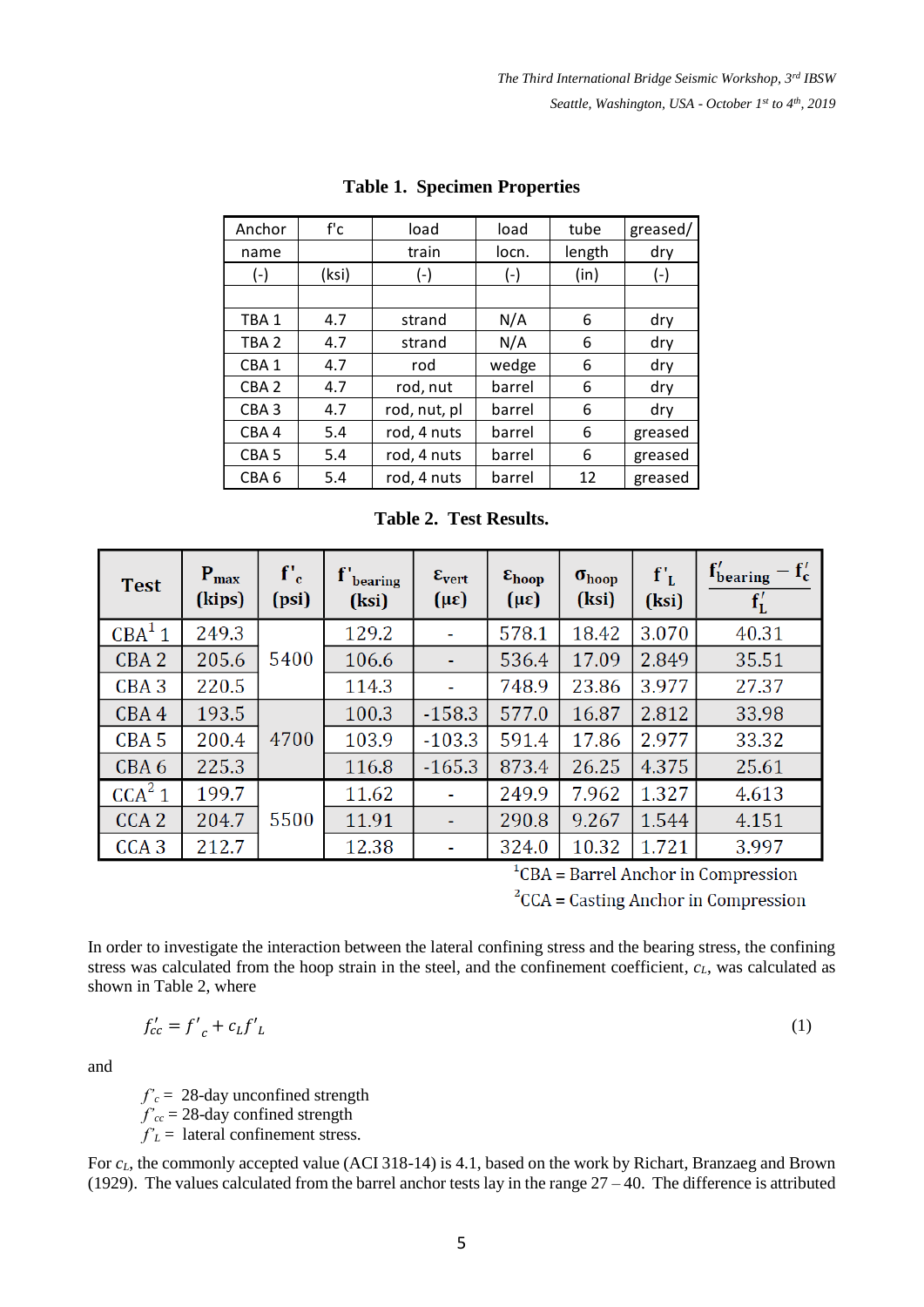to the fact that the load under the barrel anchors is applied only over an area that is much less than the total area, in which case the effects of confinement are greatly amplified. ACI 318-14 recognizes this and allows an increase in the bearing stress, but to a much smaller extent than was found here. And it should be recalled that the true *c<sup>L</sup>* values would be higher still, if the loading system had not failed before the specimen. It should also be noted that the hoop stress in the steel tube never exceeded about half of the yield stress.

The observed behavior, and the measured test values, showed that the bearing capacity of the barrel anchors was easily sufficient to sustain the necessary loads dictated by strand fracture. The behavior also showed that bearing stresses much higher than those predicted by conventional criteria are possible under special circumstances of confinement, such as those used here, and that the matter merits further investigation.

# **3. Contribution of Girders to Longitudinal Resistance.**

# **3.1 Background.**

Resistance to longitudinal seismic loads comes from shear in the columns. That shear induces column moments. While it is possible to design the column to work as a cantilever, practice in some states, such as California, is to minimize the moments at the base in order to save on foundation costs. The connection between the column and cap beam must then resist all the moment. That connection must also resist moment if the column is designed to resist bending at both top and bottom. The bending moment at the top of the column is transferred in torsion along the cap beam to the girders, where it is once again manifested as a bending moment. Torsional flexibility in the cap beam will cause the girders closer to the column to resist a greater proportion of the column moment.

The AASHTO Seismic Guide Specification (AASHTO, 2011) contains rules for determining an effective width,  $B_{\text{eff}}$ , centered on the column. The girders falling within that width are treated as resisting 2/3 of the total column moment, with the remaining one sixth resisted by the rest of the girders. However, WSDOT requires that all girders have the same number of extended strands, which is controlled by the requirement on the innermost girders. In most cases, only two girder lines fall within *Beff*, so each of the girder lines must have enough extended strands to resist one third of the column moment. (Note that, in any one girder line, two girders meet, end-to-end, at the cap beam, so each girder must carry one sixth of the total moment.) That condition then controls the number of extended strands in all girders.

The effective width is defined as

$$
B_{eff} = D_c + D_s \tag{2}
$$

where  $D_c$  and  $D_s$  are the depth of the column and superstructure respectively. The concept is illustrated in Fig (3).

Those rules were derived from experimental work by Holombo et al (2000), on two test structures typical of California practice of the day. The superstructure of one consisted of two box girders, placed symmetrically with respect to the column, and the other consisted of six I-girders. The definition of the effective width was based on measured strains in the longitudinal girder reinforcement.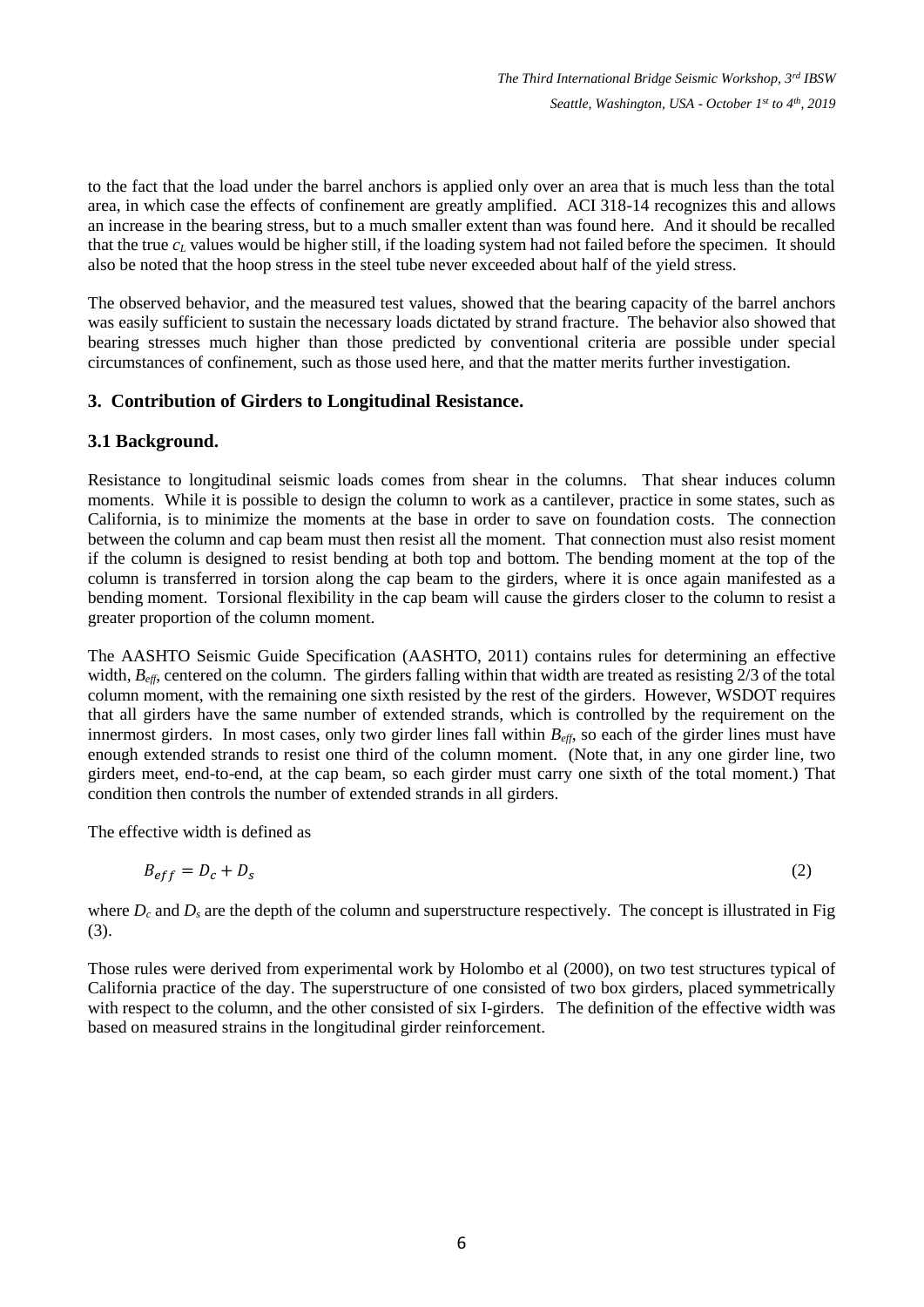

**Figure 3. Definition of Effective Width.**

It can be shown that, in an elastic model, the critical parameter that controls the distribution of girder moments is the ratio of the torsional stiffness of the cap beam to the flexural stiffness of the girders, expressed as

$$
\lambda = \sqrt{\frac{\kappa_g/s}{G}}
$$
 (3)

where

 $K<sub>g</sub>$  = rotational stiffness of the opposing two girders in a line that meet over the cap beam,

*s* = spacing of girder lines,

 $GJ$  = torsional stiffness of the cap beam.

 $\lambda$  has the units of length<sup>-1</sup>.  $\lambda L_{cb}$  is the relevant dimensionless constant, where  $L_{cb}$  is the length of the cap beam projecting from the column (i.e. half the total cap beam length in a single-column bent.)

California typically uses integral cap beams, which do not project below the girders, while Washington uses dropped cap beams. The latter are built in two stages. The first stage, or lower cap beam, is cast on the columns, and serves to support the precast longitudinal girders when they are placed. The second-stage cap beam, or diaphragm, is then cast on top of the first, and is made composite with it. It encases the girder ends. The Washington cap beam is therefore almost twice as deep as the California one, and has a significantly higher torsional stiffness, a lower value of  $\lambda L_{cb}$ , and better ability to distribute the column moment over multiple girders. This reasoning led to the belief that the AASHTO design rules may be unduly restrictive for Washington bridges.

#### **3.2 Analyses Conducted**

While  $D_s$  in Eq. (2) is related to the torsional stiffness of the cap beam, it alone does not fully reflect the behavior. Consequently, analyses were conducted to investigate the true behavior of the system and to develop guidelines for design.

Three models were used: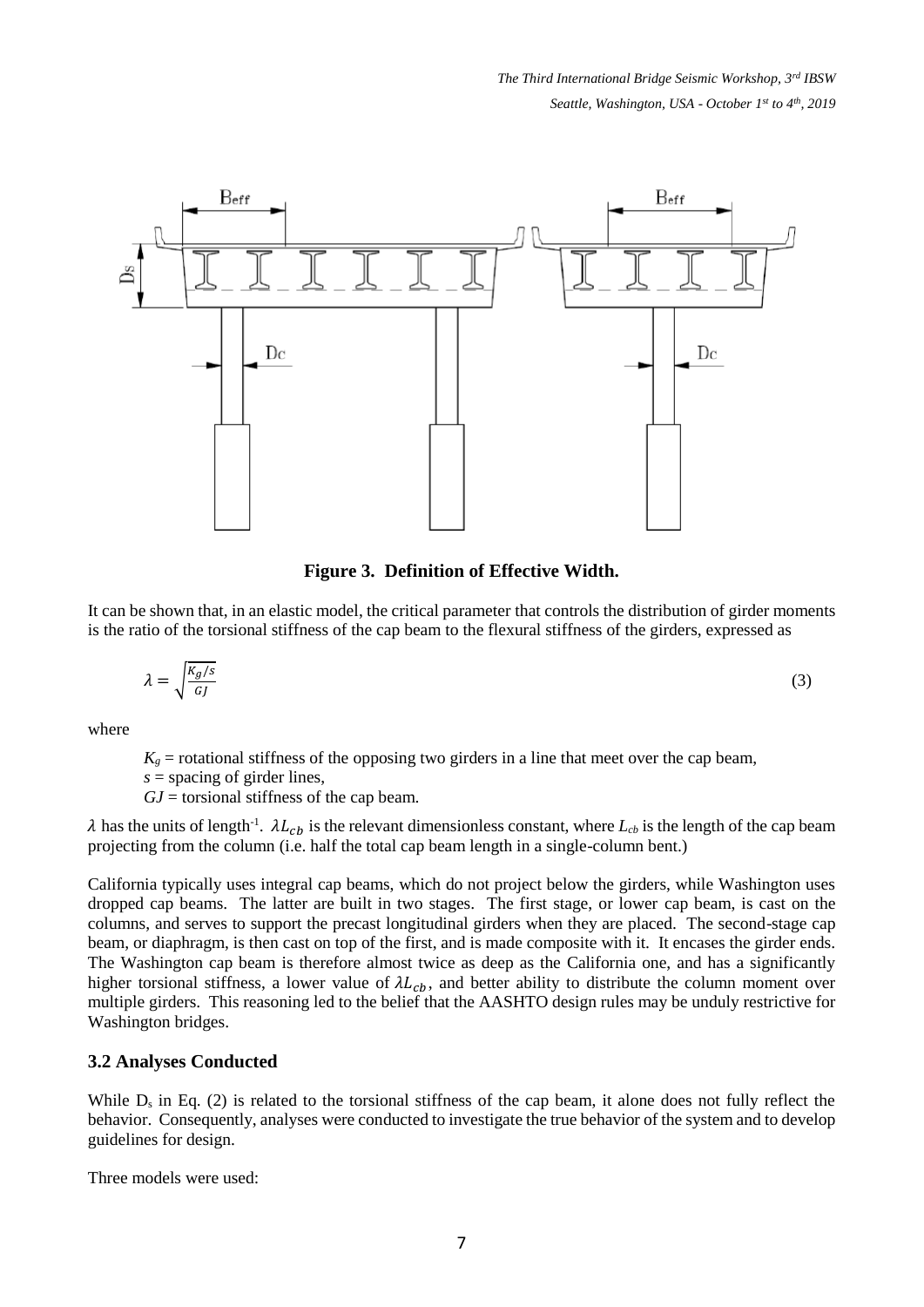- a finite element model using shell and solid element in the program ABAQUS,
- a "stick" model using line elements,
- a continuum model, for which a closed-form solution was developed.

Each of the two finite element models consisted of two spans supported by a central column bent. The far ends of the six girder lines were treated as pin-supported, both vertically and horizontally, and the single column rested on a roller support at the bottom and longitudinal load was applied there. The continuous model represented only the cap beam and girder connections to it, represented by torsional springs, and the loading consisted of a torsional moment applied at the column location. It may be thought of as a torsional "beam on elastic foundation" model.

The outcome depends on the values of several parameters.

- Bridge overall geometry,
- Member sizes,
- Degree of cracking,
- Extent of strand yielding at the girder ends
- Mesh size in the model,
- Use of rigid end offsets for members,
- etc.

# **3.3 Results of Analysis.**

The analyses were calibrated against each other, and good agreement was found, especially for relatively stiff cap beams. For cap beams that are torsionally very flexible, parameters such as the number of girder lines and the width of the rigid regions ("rigid end offsets" in the models), which are expressed differently in the three models, mean that exact agreement should not be expected. The dimensionless parameter  $\lambda L_{cb}$  was used as the independent variable, and results are plotted against that in Fig. 4.

Fig. 4 shows the ratio  $M_{g,max}/M_{g,ave}$  as a function of  $\lambda L_{cb}$ .  $M_{g,max}/M_{g,ave}$  is a measure of the uniformity of girder moments across the bridge width. If  $\lambda L_{cb}$  is small, the cap beam is torsionally stiff compared with the girder's bending stiffness, and the moment in each girder is almost the same. Then the maximum and average girder moments are nearly the same. As  $\lambda L_{cb}$  increases, the cap beam becomes relatively more flexible in torsion, and the distribution of girder moments becomes more non-uniform. The value  $\lambda L_{cb} = 0.435$  is taken from the two-span bridge with a total of six girder lines used as a prototype used for the study. It was built using WSDOT W74G girders spaced at 6.5 ft centers, with individual spans of 134 ft. Its dimensions are typical of highway overcrossings in Washington State.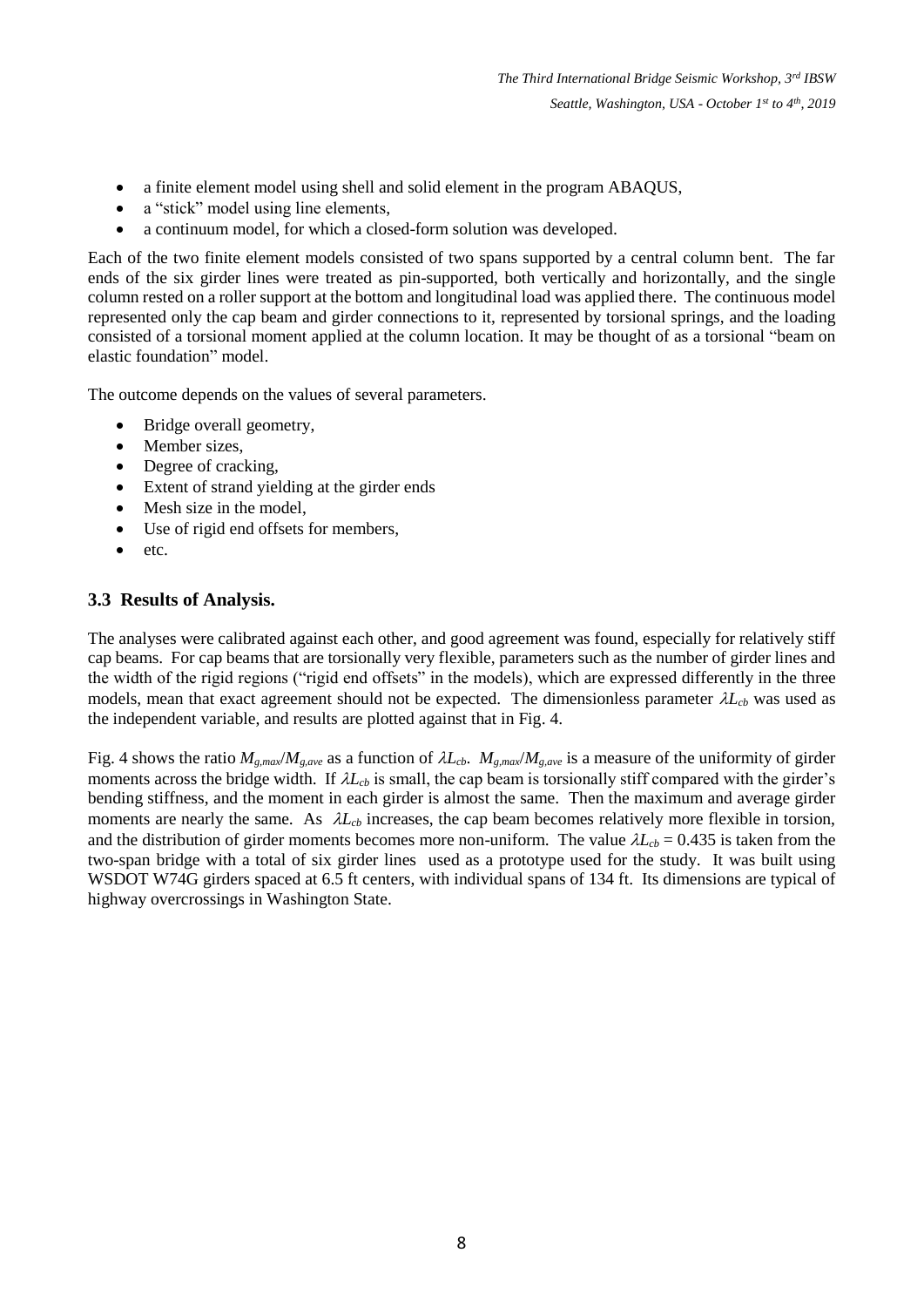

**Figure 4. Maximum vs. Average Girder Moment for Different Cap Beam Stiffnesses.**

In Fig. 4, the curve for the continuous model is defined by

$$
\frac{M_{g,max}}{M_{g,ave}} = \frac{\lambda L_{cb}}{\tanh(\lambda L_{cb})}
$$

The ratio  $M_{g,max}/M_{g,ave}$  is asymptotic to 1.0 when  $\lambda L_{cb}$  approaches zero, and to  $\lambda L_{cb}$  for large  $\lambda L_{cb}$ . As can be seen, agreement with the stick model is very good throughout the range, and agreement with the ABAQUS model is also good in the practical range of  $\lambda L_{cb}$  < 1.0 For the prototype bridge, with  $\lambda L_{cb}$ , the girder moments are nearly the same across the entire bridge width. This outcome differs significantly from that predicted by Holombo et al. (2000), largely because the cap beam that they tested was much smaller than those typically use in Washington State. The implication is that each girder line can be treated as each carrying 1/6 of the total column load, and each girder line anyway contains two opposing girders. This finding reduces the number of strands that must be extended from each girder, and therefore relieves the problems of anchor congestion.

#### **4. Summary and Conclusions**

#### **4.1 Summary**

A study was carried out to investigate improved ways of developing positive moment resistance at the ends of prestressed concrete girders in bridges for the purpose of improving design for longitudinal seismic load. It consisted of three components. First, tests were conducted to determine whether strand barrel anchors alone (i.e. without backing plates) could be used to anchor a strand embedded in the cast-in-place second state cap beam. Second, analyses were conducted to determine the maximum end moment in the girders caused by longitudinal seismic loading on the bridge.